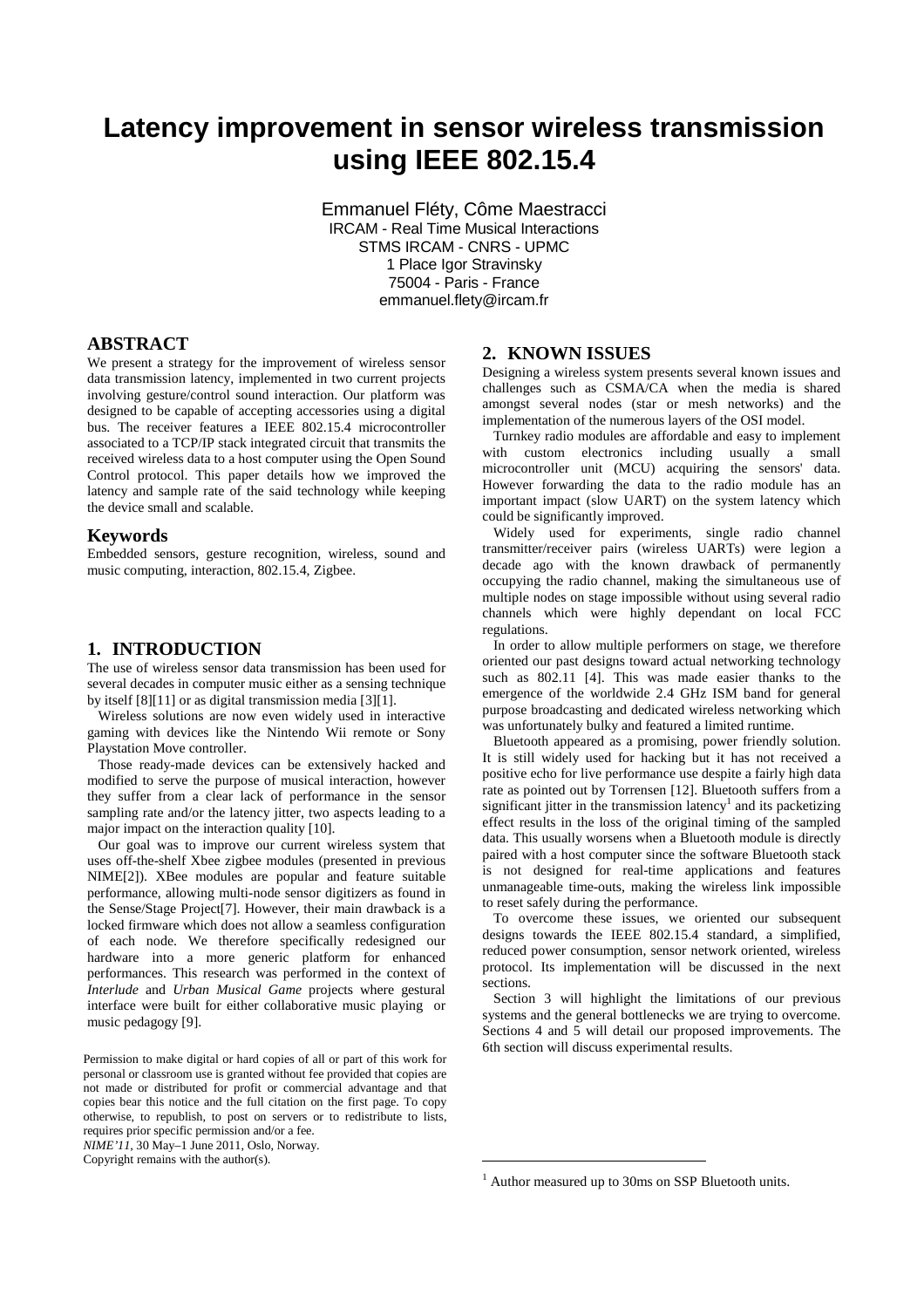# **3. GENERAL ARCHITECTURE**

#### **3.1 PHY and MAC implementation**

The IEEE 802.15.4 is a standard which specifies the physical layer and media access control for low-rate wireless personal area networks (LR-WPANs) [12].

It operates mostly on the 2.4 GHz (ISM) band and features a on-air raw data rate of 250 kbps. Once the MAC layer has been implemented, the actual useable bandwidth for user data drops to 101 kbps [6].

One important bottleneck limiting the data rate is the communication between the sensor acquisition system and a wireless unit such as a XBee OEM module [13]. It is frequently achieved most with a UART which tends to be slower than the wireless data rate therefore adding to the overall transmission latency.

As an example, 6 sensors are sampled on 10 bits (2 bytes) and transmitted over a 115200 baud UART take 1.041 ms to reach a Xbee module.

This duration has to be compared with the maximum duration of the radio transmission [6] :

 $t_{transmit} = t_{worst}$  case channel access +  $t_{frame}$  transmission +  $t_{turn}$  around +  $t_{ack}$ 

For the 12 byte payload above :

 $t_{transmit}$  (ms) = 2.368 + 0.576 + 0.192 + 0.352 = 3.488 ms

Therefore, the additional transmission from the acquisition unit to the wireless module adds dramatically 30% of latency to the whole system.

#### **3.2 Sensor sampling**

Sampling analog sensors using the shared ADC of the microcontroller unit increases the used CPU, even if handled with interrupts. Most embedded sensor hardware cannot afford the proper analog front-end that would improve the multiplexer switching time because of the room it requires.

The obtained slew-rate relies the internal clock scheme and the sensor current sourcing. An average value of 120 µs acquisition time can be easily obtained with a maximum of 1 LSB of cross-talk between channels (16 MHz PIC microcontroller). Our 6 DoF sensor would require at least 720 µs of acquisition time using that sampling method.

#### **3.3 User data protocol (OSI layers 5-6-7)**

Formatting and translating sensor data is also a source of latency. To avoid adding latency, the system must have a coherent data encapsulation scheme and avoid packet translation to minimize impact on the system performance.

# **4. IMPROVED DESIGN**

#### **4.1 Hardware**

Our previous design used a Xbee Zigbee module which stacks its protocol over 802.15.4. with no user access.

In order to virtually suppress the MCU to MAC/PHY latency discussed above and to author our own firmware and packet protocol, we opted for a microcontroller featuring 802.15.4 internally. A combination of hardware and software makes the data transmission between the user program and the MAC layer as fast as a RAM transfer. Data is further shifted out through the QPSK radio modem by the internal hardware.

We use a Jennic 5139R1 OEM module [14] that embeds a 16 MHz, 32 bit RISC microcontroller, 96 KB of RAM, a 802.15.4 MAC software and hardware stack associated to a 2.4 GHz radio as well as several handy peripherals to interface with sensors and external devices  $(I^2C)$  and SPI digital interface, UART, GPIO, ADC, DAC and comparators).

The Jennic MCU is programmed in C language. Low level hardware access is eased with API functions while the 802.15.4 stack is proposed as software template. The module is powered by a 3.7V Li-Po battery cell and embeds its own charger.

#### **4.2 Sensors**

To reduce the ADC sampling scheme we use pre-digitized sensor read using the  $I<sup>2</sup>C$  bus.

Our sensor node is composed of an Analog Device ADXL345 3D accelerometer and an Invensense ITG-3200 3D gyroscope. Each node can be extended with more sensors using either  $I^2C$  compliant digital sensors or optional accessory boards translating classic analog sensors to  $I^2C$ .

#### **4.3 Communication with the host computer**

A base station was developed as a WPAN network coordinator using also a Jennic MCU. The base station cannot really be considered as just a receiver since it achieves communication both ways, just like the sensor nodes.

Popular solutions such as Arduino use a serial port to send data to the computer, sometimes over a SLIP socket. While easy to implement on small MCU, serial links add to the latency of the system ; in order to keep the data path as fluid as possible and avoid further bottlenecks, we used ethernet to communicate with the computer, this time using a Wiznet812 100BASE-T module rather than our former 10BASE-T solution, therefore dividing the corresponding latency by a factor 10. Moreover, ethernet allows up to 100 m long data links to the computer.

Data is exchanged with the host computer using the OpensSoundControl (OSC) protocol over UDP, allowing easy data parsing as well as up-link configuration parameters that can be sent to the sensor nodes as discussed in section 3.4.

The Datagram contents is sent from the Jennic MCU to the Wiznet module via a 8 MHz SPI bus ensuring a intercomponent high speed data exchange.

Finally, the base station is configured using a web server hosts and a parameter page accessible in a web browser.

#### **4.4 Protocol and Services**

Our goal was a generic sensor node capable of accepting sensor *accessories* as illustrated in figure 4*.* Specifically, this corresponds to extend the node with external daughter boards. There is no hardware dependency coded in the firmware aside the  $I<sup>2</sup>C$  driver of the two 3D onboard sensors.

On top of this direct sensor access, we developed a service oriented protocol that allows extra peripherals to be discovered and read by the sensor node. The sensor node is designed as a data collection hub : the hardware dependencies are located in the sensor itself that then communicates with the hub over a high speed  $I^2C$  bus using an intermediate 16 bit PIC24F64GA004 microcontroller per accessory. This might also benefits from some local sensor processing (filtering, triggering, sample rate control).

This topology allows for the implementation of various sensor interfacing, such as analog sensors, piezo microphones, matrixed keypads or digitized SPI sensors. I<sup>2</sup>C sensors can be used too since the PIC MCU has two  $I<sup>2</sup>C$  ports. The low level I<sup>2</sup>C driver is coded in the intermediate MCU and forwarded over our frame oriented  $I^2C$  exchange protocol within the sensor node.

Each accessory, as well as the onboard sensors can have several services which are proposed by the sensor node during the discovery phase. Most of the accessories we designed have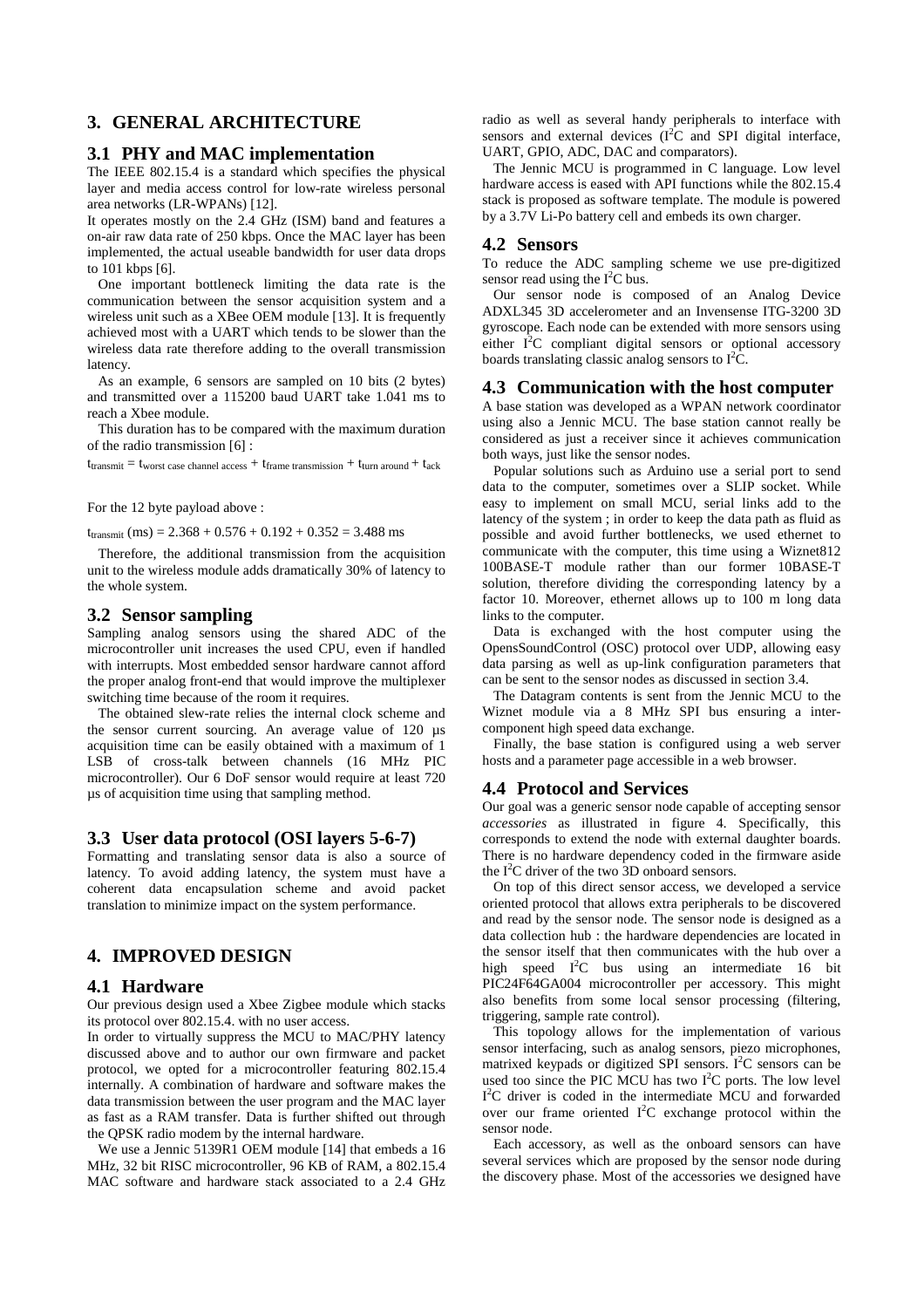a streaming service with controllable sample rate but can also have high-level pre-processing such as Kalman filtering, onset detector or others algorithms for which an accurate sampling rate is mandatory for proper results. Interfaced as an accessory, continuous analog sensors can be turned locally turned into triggers without the need of a continuous streaming. As a result, more sensor nodes can be used simultaneously in the network without degrading the bandwidth.

Each service sends data frame containing the frame type tag (ints or floats). Each sensor node is identified by a hardware ID installed into the module FLASH using its serial port. The hardware ID is used in the OSC address scheme to route each module data on the host computer :

```
/<hardware ID>/<service #>/ data list
```
All radio communication, MAC addresses and higher level addressing scheme is transparent for the user. The base station WPAN coordinator handles node association and deassociation on its own using our implementation of a simplified ARP table. The latter is periodically broadcasted to all nodes on the network to keep each node aware of the network population.

Finally, each radio frame receive a 1 byte packet number to detect short term data drops and the base station uses a submillisecond timer to date each packet exported in OSC.

# **5. IMPLEMENTATION**

Since the sensor node is a scalable platform, we were able to use the same hardware base for both current projects.

For the Interlude project, the sensor node took the shape of the "MO" handheld unit accepting plug-in accessories as described in 4.4. The figure 1 show examples of accessories containing daughter boards as described in 4.4.





Wireless motion module combined with active accessories **Figure 1. MO configuration array for the Interlude Project (design by NoDesign)** 

In its smallest form factor (mini-MO), the unit features only the onboard 3D sensors, no led array nor accessories and it becomes a 50x30x13 mm wearable unit rechargeable over a USB port.



**Figure 2. The Mini-MO configuration** 

# **6. SYSTEM EVALUATION**

## **6.1 Internal timings**

We measured the key acquisition timings using an oscilloscope and a GPIO of the Jennic MCU, setting the GPIO at the beginning of the function call and clearing it at the end of the process.

#### *6.1.1 Data transfer to the MAC/PHY layers*

Our final packet formatting is achieved by adding 8 bytes to the "useful" data payload : the frame delimiter, data type tags, message type, packet number and CRC.

For the same sensors' data payload used in the example in section 3.1 (12 bytes), the 802.15.4 frame transmitting the onboard sensors data takes 64 µs to be sent to the Jennic internal MAC stack. This is the most important improvement compared to a separated radio module communicating using a serial port (16 times faster).

#### *6.1.2 Sensor data retrieval*

With a speed of 400 kbps, the  $I<sup>2</sup>C$  bus allows us to retrieve the 3D acceleration (10 bit sampled) and 3D angular speed (16 bit sampled) in 312 us, API function calls included. This improves the sensor acquisition time by a 2.3 factor.

#### *6.1.3 Base station latency*

The build of the OSC packet and its data transfer by SPI also adds some latency. We measured the lag at two locations of the program using GPIOs. The base station processing adds 1.64 ms. This highlights again even a short, optimized OSC message takes some time to be assembled by embedded electronics [5].

# **6.2 Overall latency**

We also measured the actual latency (best case) from the sensors themselves to the reception of the OSC packet in a computer using Max/MSP and an audio card.



**Figure 3. Latency measurement technique** 

We measure the lag between sensors acquisition and audio click and we kept the shortest duration as a reference.

Total actual latency = measured latency - audio latency

Total actual latency (best case) =  $31.8 - 27.6 = 4.2$  ms

Using the measurement of 4.1.3 we can conclude the OSC packet latency throughout the operating system and Max/MSP is 400 µs.